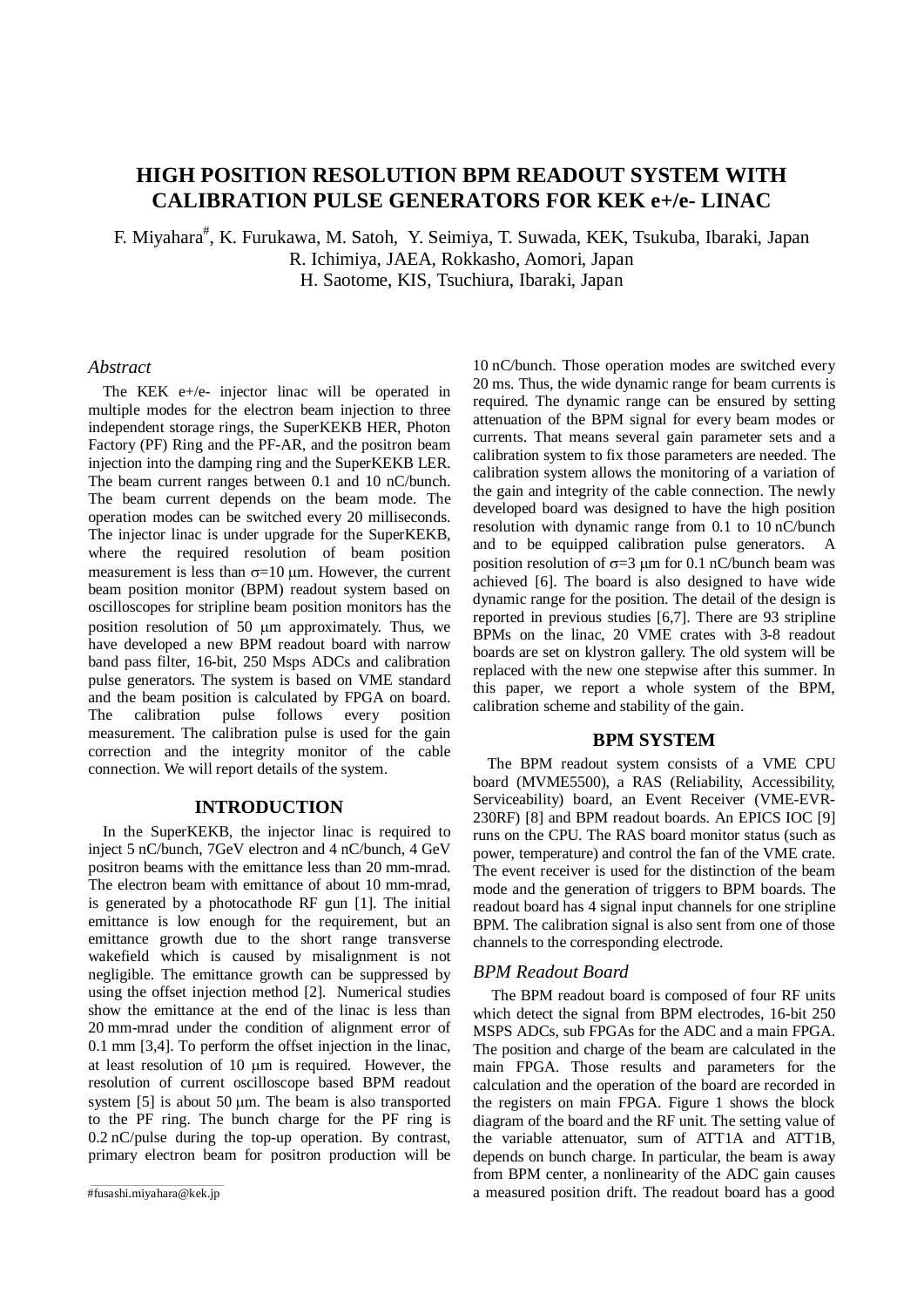linearity, less than  $\pm 5$  µm drift in position, for the relative input signal of  $\pm 10$  dB.



Figure 1: Schematics the BPM readout board (a) and the RF Unit (b).

The signal from the stripline BPM is filtered by 4thorder Butterworth filter which has a bandwidth (BW) of 60 MHz with center frequency (*fcenter*) of 180 MHz and the 2nd-order Bessel filter (BW=22 MHz,  $f_{center}$ =180 MHz). The double bunch operation with time interval of 96 ns is required in the operations for SuperKEKB. Thus, the Bessel filter is used to convert a bipolar signal to ringing sinusoidal waveform with full-width of  $\sim 90$  ns. The Butterworth filter is used to compensate rather broad cut-off characteristic of the Bessel filter. The beam position is given by,

$$
x = A_0 + \sum_{m=0}^{3} \sum_{n=0}^{3} a_{mn} (\Delta_H / \Sigma_H)^m (\Delta_V / \Sigma_V)^n
$$
  

$$
y = B_0 + \sum_{m=0}^{3} \sum_{n=0}^{3} b_{mn} (\Delta_H / \Sigma_H)^m (\Delta_V / \Sigma_V)^n,
$$
 (1)

where

$$
\Delta_{H} = W_{1} - W_{2}, \Sigma_{H} = W_{1} - W_{2}
$$
\n
$$
\Delta_{V} = W_{3} - W_{4}, \Sigma_{H} = W_{3} - W_{4}
$$
\n(2)

$$
W_i = G_i G_i' \sqrt{\sum_j (V_{i,j} - V_{i,ped})^2}.
$$
 (3)

The coefficients  $a_{mn}$  and  $b_{mn}$  were given by fitting the function to the mapping data taken from stretched wire measurement. The variables  $A_0$  and  $B_0$  stand for the offset of electrical center from the quadrupole magnet center and are determined by beam based alignment. An output signal from an electrode is given by root sum square of ADC values within a window which covers the beam/calibration signal and correction factor *G* and *G'*. The variable  $V_{i,j}$  and  $V_{i,ped}$ , are ADC value of the *i*-th electrode (see Fig. 1), where *j* represents ADC channel, and the pedestal, respectively. The factor *G* stands for

static signal balance between electrodes and depends on signal attenuation in the coaxial cable and a variation of circuit element. The *G'*, dynamic gain factor, represents gain drift which strongly depends on the environmental temperature. Those factors are discussed in the next section.

# *Calibration Pulse*

The calibration pulse is used for a correction of gain balance between electrodes and a monitor of gain drift and cable connection. The signal is shown in Fig. 2. The signal is sent to one of the four electrodes, and then return signals are measured by the readout system. Figure 3 shows ADC signals for the output pulse which was sent from Ch1. Both Ch3 and Ch4 correspond to adjoining electrodes and detect large signal at around 2400 ns. The small signal after the large signal, delayed about 350 ns, represents reflection. The calibration pulse can be set from a short pulse to CW. The pulse width is controlled by the switch after the RF module. Due to response to the CW contains superposition of refection signals; a short pulse is adopted for the calibration. The attenuator after the calibration module, ATT(CAL) in Fig. 1, is used to avoid saturation of the amplifiers and ADC. The power of the RF at the BPF1 input is 36 dBm in ATT(CAL)=0 dB. In case of a largest attenuation setting which corresponds to 10 nC/bunch, we confirmed that signal level enough for the calibration can be obtained.



Figure 2: Calibration pulse signal.



Figure 3: ADC response to the calibration pulse. The pulse was sent to the BPM from  $Ch1(X+)$ .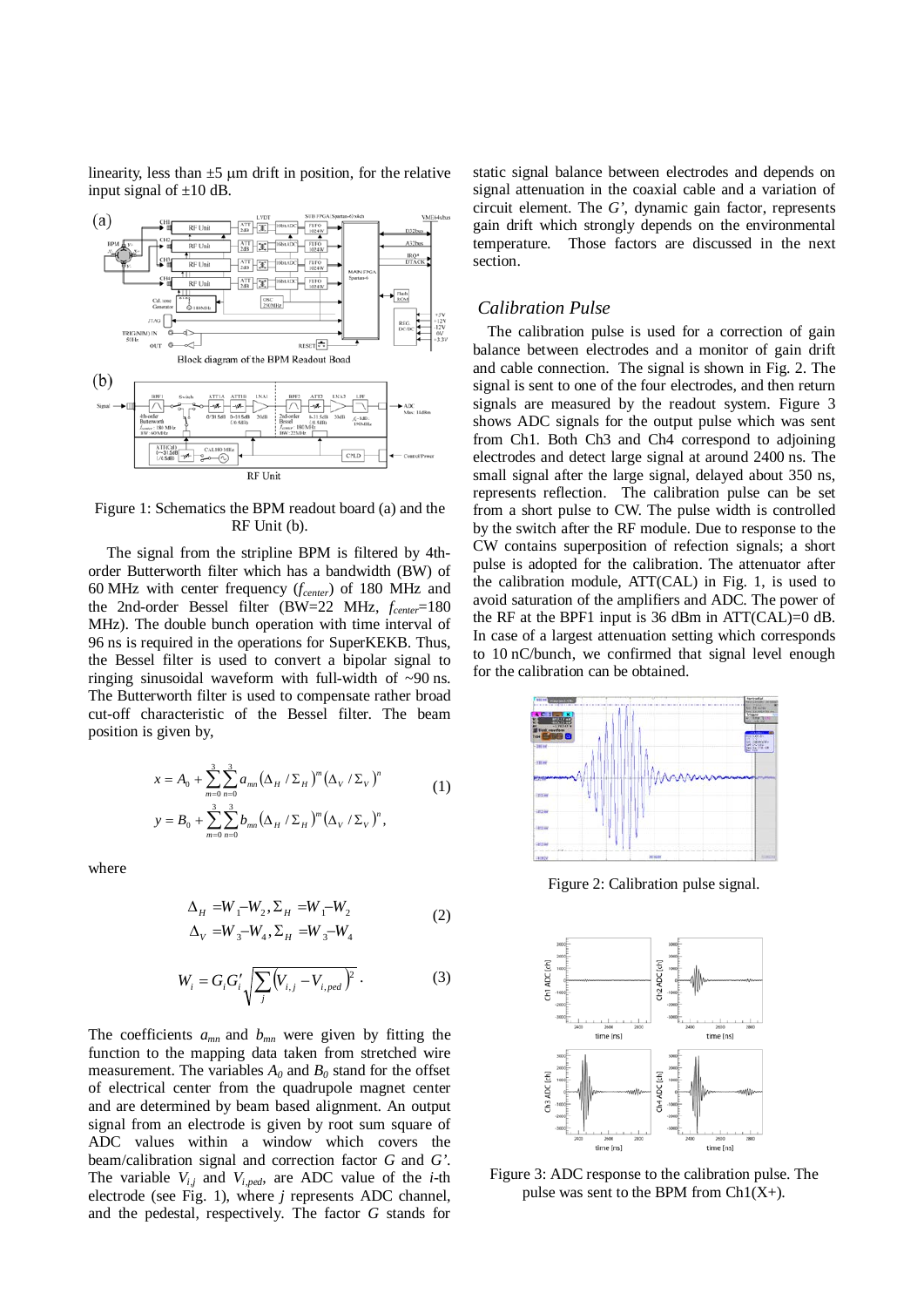## *Control and Operation*

The readout system is controlled by EPICS framework which was utilized for most devices in the injector linac. The EPICS IOC works on VxWorks 5.5.1. All parameters for the operation and results of a measurement such as position, charge and waveform can be taken from EPICS records. To reduce data acquisition (DAQ) time, the waveform of the signal is not transferred in normal operation. It takes about 3.5 ms to take four waveforms in the board. The waveform is used for setting/confirming the ADC gate. The development of the software is ongoing. The detail of the software will be reported in elsewhere [10].

DAQ scheme is the following:

- 1. External Trigger
	- →Beam Data acquisition

 $\rightarrow$ Writing parameters for calibration

- 2. Internal Trigger (6.6 ms after the ext. trigger)  $\rightarrow$  Calibration Data acquisition for Horizontal  $\rightarrow$ Writing parameters for calibration
- 3. Internal Trigger (13.2 ms after the ext. trigger)  $\rightarrow$  Data acquisition for calibration (vertical)
	- $\rightarrow$ Writing parameters for a next beam.

The external triggers are synchronized the beam timing which is distributed by the EVR. The writing parameter required for each process because parameters such as attenuation setting, gain factor could be changed. The repetition rate of the linac is 50 Hz; three DAQ processes are performed in 20 ms interval. Thus, one DAQ process must be less than 6 ms. Figure 4 shows total elapsed times for one DAQ process in case of maximum load with 8 readout boards. The DAQ time is much faster than required time.



Figure 4: Total elapsed time for one data acquisition process with 8 BPM readout boards.

# **SIGNAL STABILITY AND GAIN BALANCE**

Studies of the gain drift and gain balance between opposite electrodes have been performed by using the calibration pulse. The drift of signal level and gain



Figure 5: Signal level and gain balance variation. Temperature is shown in the top. Signal levels of  $CH3(Y+)$  and  $CH4(Y-)$  are plotted by red and blue dots, respectively. The green dots show the ratio of both signals. The Att(In) and Att(Cal) stand for attenuation value for the input (ATT1A+ATT1B) and output of the calibration.

balance lead to variation of measured charge and position, respectively. The gain balance reflects variation in circuit elements. In particular, the amplifier has a rather large temperature-dependence compared with other elements. Thus, the temperature dependence of the system and the gain drift has been studied. The response to the calibration signals for different environmental temperatures measured by putting a BPM, 30 m coaxial cables and the readout system in a thermostatic chamber. The signal level  $W_3$ ,  $W_4$  and gain balance  $W_3/W_4$  for the calibration pulse from CH1 are plotted with the temperature in Fig. 5. Where,  $G = G'=1$  in Eq. 3. Three sets of the attenuation settings correspond to different bunch charge, 0.5, 1 and 5 nC/bunch. In case of Att $(\text{In})$ =25 dB, in order to keep the signal level to be in good linearity region, the attenuator just after the pulse generator was set to 9 dB. Each data point shown in Fig. 5 is an average of 500 events, and a statistical error is less than 1 ch. The environmental temperature was changed every ~5 hours. The signal and gain balance are very stable and shows quick response and good reproducibility to the temperature, except in the case 9 dB attenuation for the calibration pulse. It appears that the attenuator needs much more time to be an equilibrium state due to high output power of the pulse generator. This variation is less than 1% and the absolute value of the signal does not affect the beam position but the charge. The temperature dependence of the signal level is -1%/°C in the system.